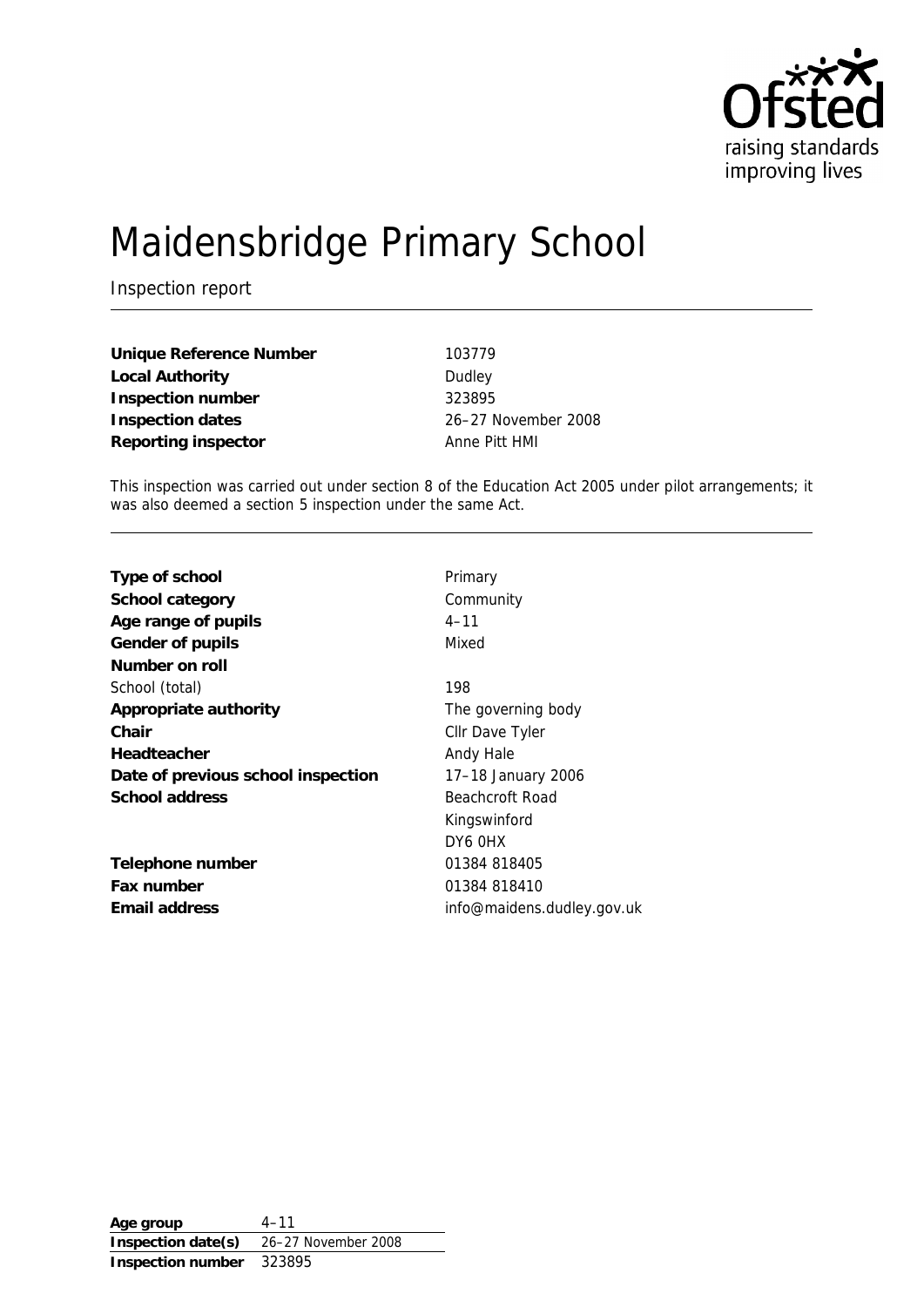#### © Crown copyright 2008

#### Website: www.ofsted.gov.uk

This document may be reproduced in whole or in part for non-commercial educational purposes, provided that the information quoted is reproduced without adaptation and the source and date of publication are stated.

Further copies of this report are obtainable from the school. Under the Education Act 2005, the school must provide a copy of this report free of charge to certain categories of people. A charge not exceeding the full cost of reproduction may be made for any other copies supplied.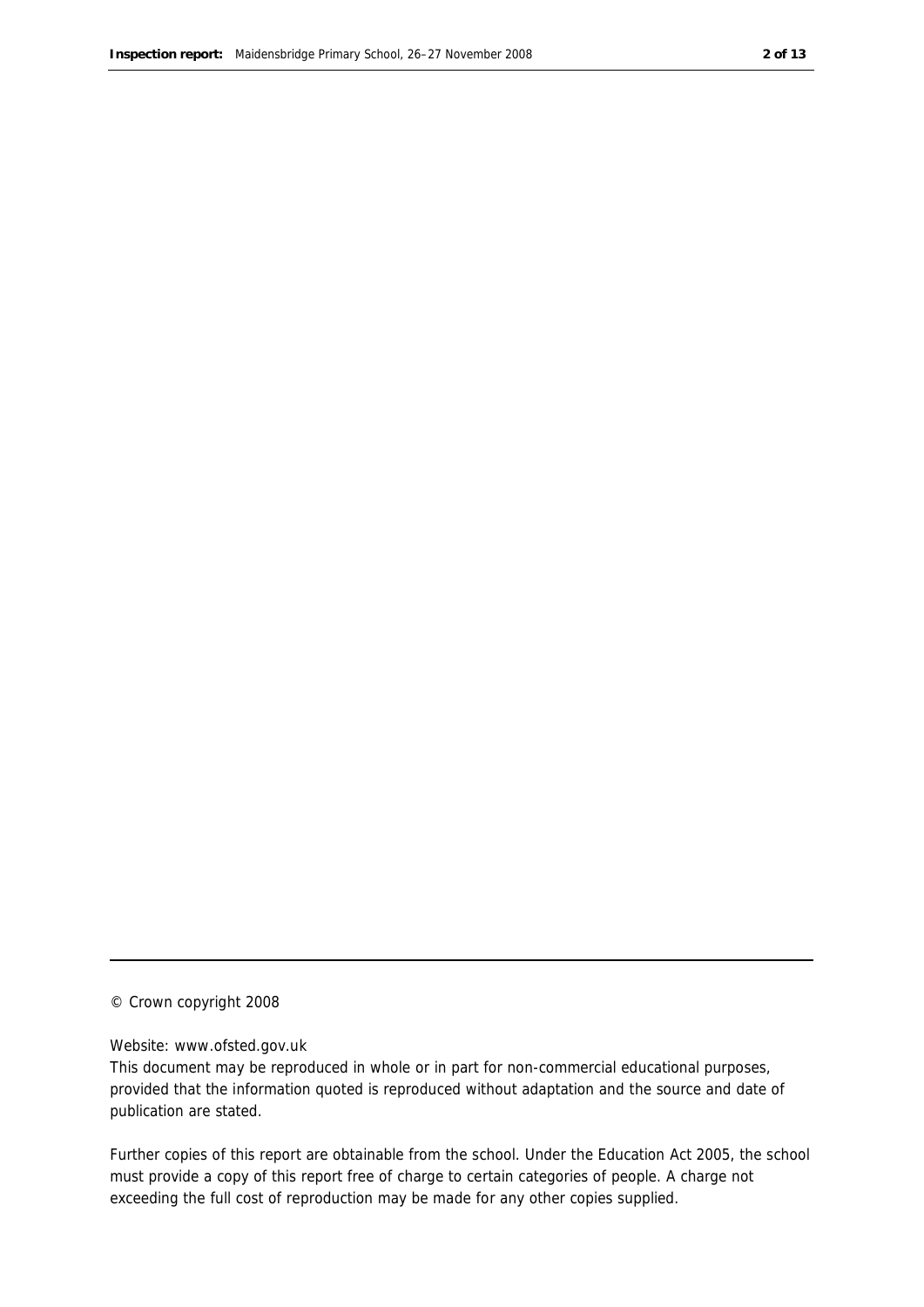# **Introduction**

This pilot inspection was carried out by one of Her Majesty's Inspectors and one Additional Inspector. The inspectors visited 14 lessons, and held meetings with parents, governors, staff and pupils. They observed the school's work, and looked at school documents, pupils' work, and questionnaires from 22 members of staff and 105 parents. The inspection team looked in detail at the following:

- provision, standards and achievement in English
- provision for pupils with learning difficulties and/or disabilities and the progress they make
- the effectiveness of the new skills-based approach to the curriculum.

#### **Information about the school**

Since the last inspection, the school has successfully fought closure. It is oversubscribed. Pupils aged four and five, who are in the Early Years Foundation Stage (EYFS), are educated in the Reception class. Others are taught in single age classes. The school has achieved Healthy School Status, Eco-School Green Flag Status, Activemark and the Becta information and communication technology mark.

The school hosts a before and after school club. This was inspected separately.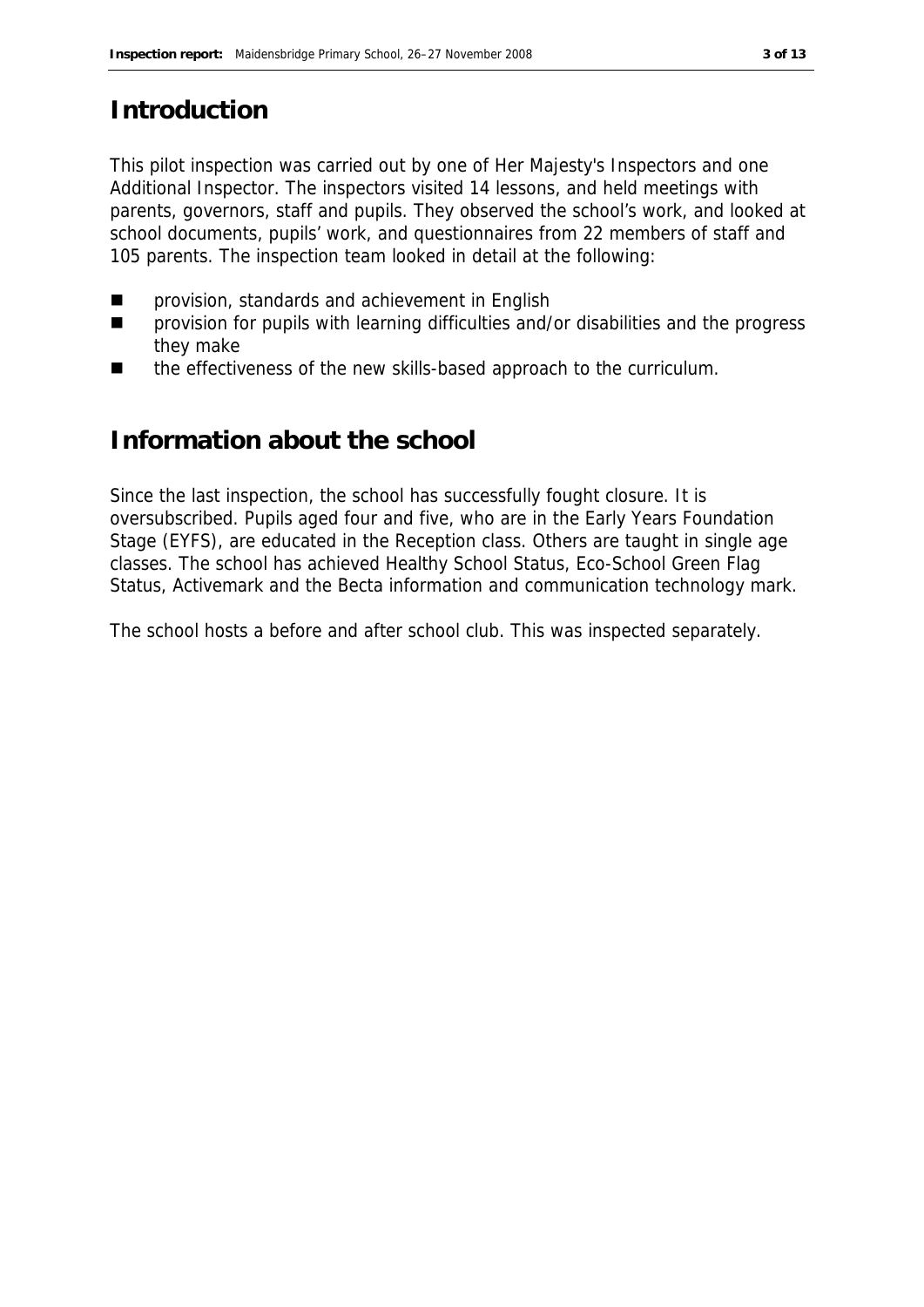# **Further information about the school**

|                                     | School's | School's figures |
|-------------------------------------|----------|------------------|
|                                     | figures  | compared with    |
|                                     |          | other schools    |
| School size                         | 198      | average          |
| Free school meals                   | 8.6%     | below average    |
| Proportions of pupils with learning | 10.2%    | below average    |
| difficulties and/or disabilities    |          |                  |
| Proportion of pupils from minority  | 2.4%     | below average    |
| ethnic groups                       |          |                  |
| Proportion of pupils who speak      | 1.2%     | below average    |
| English as an additional language   |          |                  |
| Proportion of pupils with a         | 0.5%     | below average    |
| statement of special educational    |          |                  |
| needs                               |          |                  |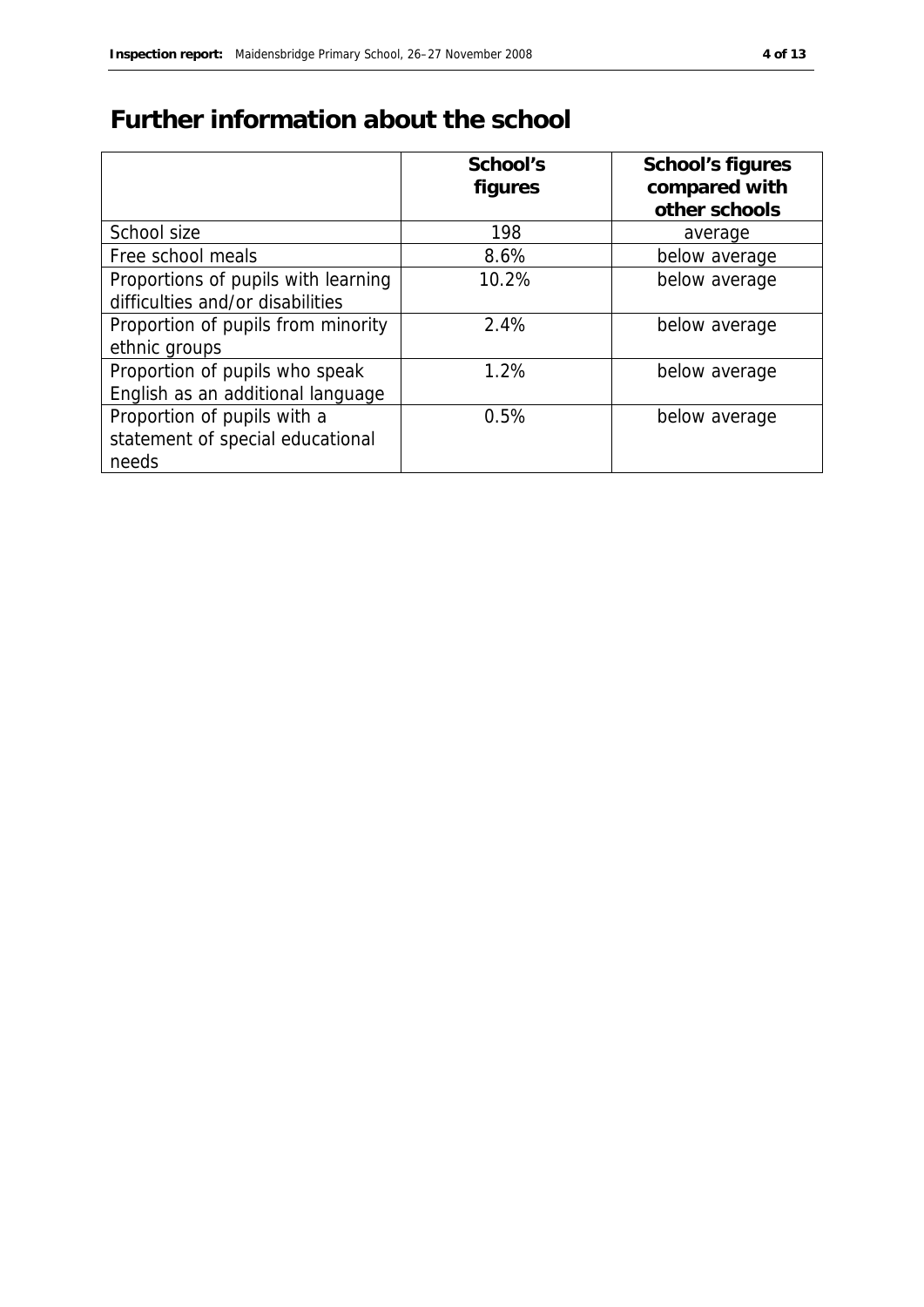# **Inspection judgements**

**Grades: 1 is outstanding, 2 is good, 3 is satisfactory, and 4 is inadequate**

### **Overall effectiveness 2**

#### **Capacity for sustained improvement 2**

# **Main findings**

This is a good school. Children enter it with standards that are fairly typical for their age. They gain a great deal on their journey through the school and leave it as welleducated 11-year-olds who reach high standards. Much is achieved collectively by the pupils, staff, parents and governors. There is a real sense of purpose and community. Many parents remarked on the school's 'family atmosphere'. Children are at the centre of the school and encouraged to do well regardless of their ability. Pupils respond enthusiastically to the good teaching. They behave well and thrive in a secure and caring environment. Their knowledge of how to keep fit and healthy is excellent. Children in Reception benefit from being taught effectively in the new outdoor environment. Work on the indoor provision is developing. All staff strive to improve and recognise that assessment, target setting and promoting independent learning are good, but that they are not yet used consistently throughout the school. The school is strongly led and the process of self-evaluation is well embedded. Rigorous checking of performance takes place, although there is scope to involve a greater number of staff and governors in sharing the load. The school's capacity to sustain improvement is good. Since the last inspection there has been:

- year on year improvement in Year 6 test results showing that pupils make good progress
- $\blacksquare$  rigorous tracking of pupils' achievement in classes, with the headteacher taking decisive action to address any inadequacy
- imaginative development of the school building and grounds enabling better provision for the youngest pupils and those with disabilities, and increased achievement in science, physical development and economic well-being
- **qeater involvement in multicultural activities which is just starting to influence** pupils' understanding of national and international issues.

All in all, the school provides an effective learning environment in which pupils do well and succeed.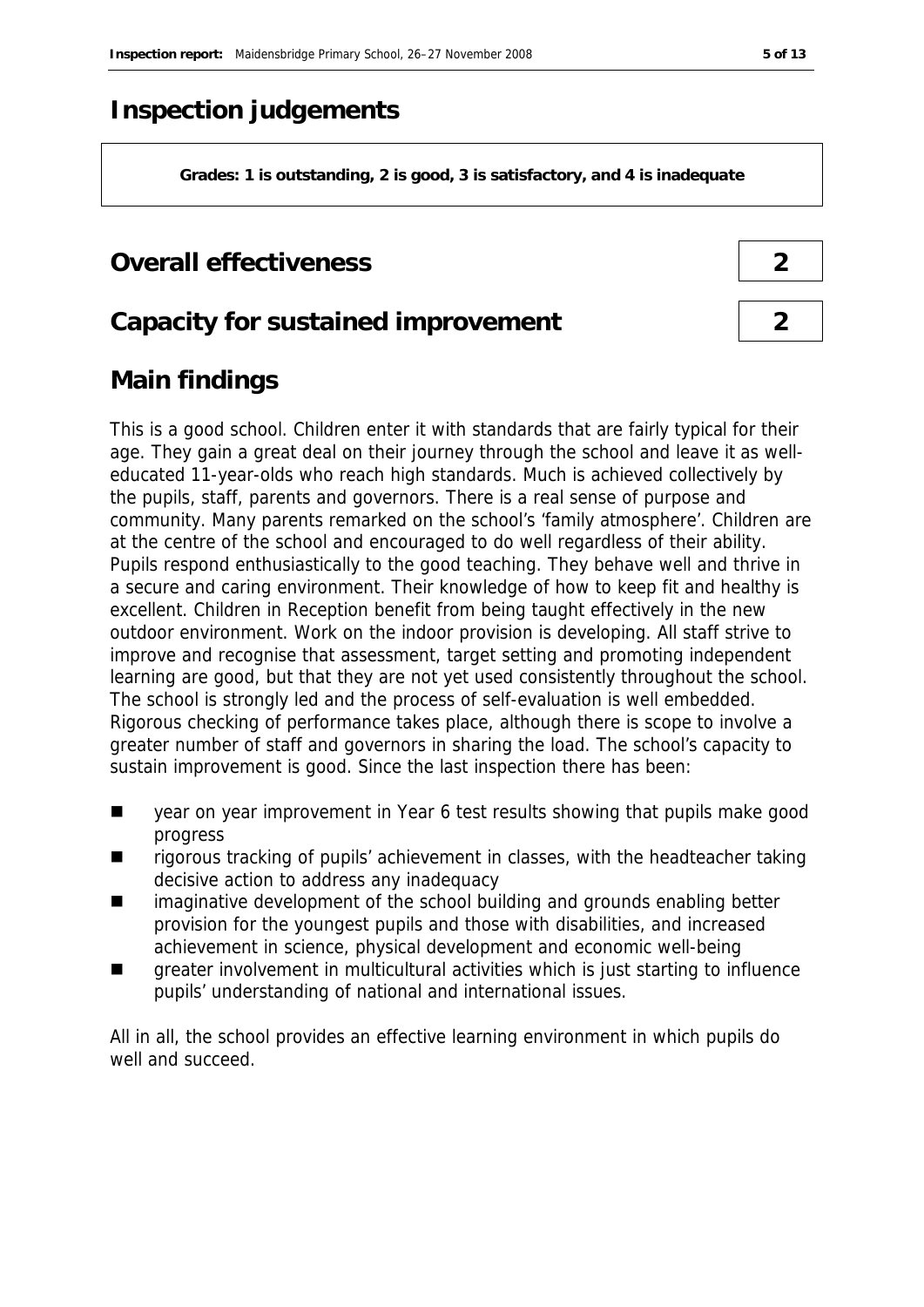# **What does the school need to do to become outstanding?**

- Improve teaching and learning even more by:
	- sharing existing good practice across the school
	- making better use of assessment to plan lessons
	- ensuring teachers consistently set individual targets for pupils
	- planning more lessons that encourage pupils to learn independently.
- Involve a greater number of staff and governors in checking and evaluating the work of the school.
- Develop the already good curriculum so that it helps pupils to know about and understand the way other people live, especially those from different cultures.
- Improve the indoor provision for the youngest pupils so that it matches the good provision outdoors.

# **How well does the school meet the needs of individuals and different groups of pupils? <sup>2</sup>**

Since the last inspection, standards have risen steadily. In 2006, results showed that 11-year-olds were slightly behind in the progress they made. Now they are a term and a half in front. Currently, standards in English, mathematics and science are above average and rising. This is due to the relentless analysis of the learning of individuals and different groups of pupils (boys, girls, class groups, and pupils with learning difficulties) and ensuring that swift action is taken to stop pupils falling behind. Pupils who find work difficult make good progress because they are skilfully taught in small groups, sometimes in their classrooms and sometimes separately. Pupils remarked that this works well and that they are not made to feel inferior.

The school's caring ethos and robust safeguarding procedures help pupils feel safe and free from harassment. Parents and pupils say that bullying and name-calling are rare and that adults deal with these issues quickly if they occur. Attendance figures are good and pupils enjoy school due to the warm and friendly atmosphere in which they learn. The behaviour seen during the inspection was good and it is positively encouraged. Pupils demonstrate an excellent understanding of health matters and how to keep fit and healthy. High and rising participation rates in sports teams and extra-curricular activities are testament to this. Pupils spoke appreciatively of the improvements to school meals and parents remarked how this had positively influenced healthy eating habits at home.

Pupils take on responsibility maturely, for example by having their say at the school council, engaging in fund raising and ensuring that eco matters such as switching off lights and recycling rubbish are keenly promoted. Given that pupils contribute so well to their immediate community, they do not yet have a good awareness of national and international matters and cultures other than their own.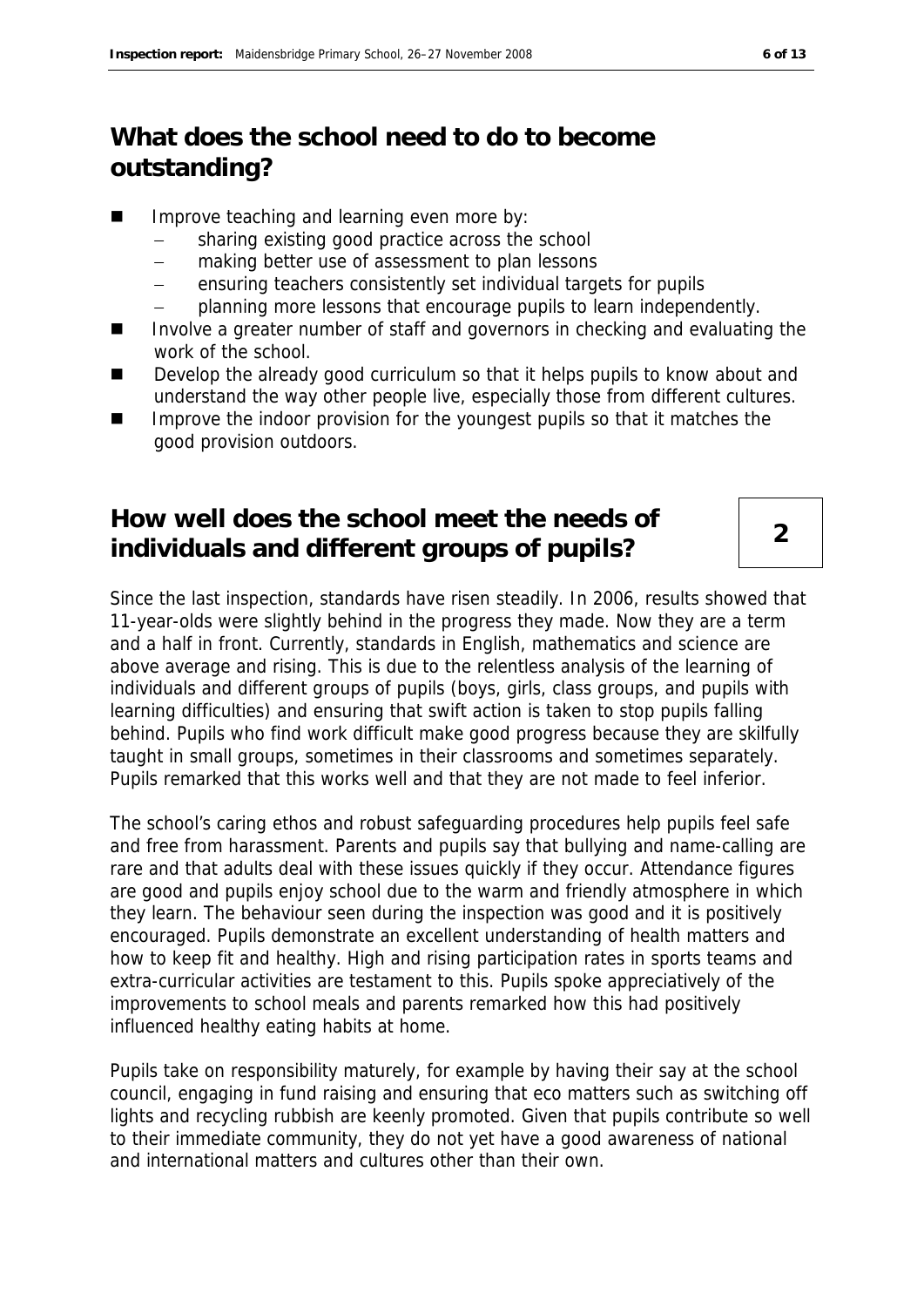#### These are the grades for pupils' outcomes

| How well do pupils achieve and enjoy their learning?                                                               |   |
|--------------------------------------------------------------------------------------------------------------------|---|
| The quality of pupils' learning and their progress                                                                 |   |
| The quality of learning for pupils with learning difficulties and/or disabilities and<br>their progress            | 2 |
| Pupils' attainment <sup>1</sup>                                                                                    | 2 |
| To what extent do pupils feel safe?                                                                                | 2 |
| How well do pupils behave?                                                                                         |   |
| To what extent do pupils adopt healthy lifestyles?                                                                 |   |
| To what extent do pupils contribute to the school and wider community?                                             |   |
| How well do pupils develop workplace and other skills that will contribute to their future<br>economic well-being? |   |
| Pupils' attendance and punctuality                                                                                 | 2 |
| What is the extent of pupils' spiritual, moral, social and cultural development?                                   |   |

### **The quality of the school's work**

The majority of lessons seen during the inspection were good. Typically, staff have high expectations of behaviour which encourages a strong work ethic. Pupils buckle down to tasks enthusiastically and concentrate well. Lessons are well structured and are most successful when pupils learn by doing. This was seen in science, where pupils were able to experiment and discuss answers to questions in pairs or small groups, for example 'Which is the strongest magnet?' and 'How do we filter solids from liquids to make them clean?' The school is aware that lessons such as these, that promote independent learning, need to be more widespread. Occasionally, lessons are too limiting, for instance when tasks set only allow the writing of one sentence when the pupils are capable of much more or when pupils finish quickly and do not have follow-on tasks to do.

The inspection focused on the school's provision for English. This was found to be good because teachers have good subject knowledge, use questioning skilfully and encourage pupils to use interesting and descriptive vocabulary. Teachers mark pupils' writing regularly and make helpful comments in their books. These effectively identify the strengths and weaknesses of the work and pinpoint what needs to improve. Teachers keep detailed records of how individual pupils in Key Stage 2 are progressing, and these are being developed for younger pupils. This assessment information is not always used consistently by all teachers to plan future lessons or to set precise targets for all pupils.

The school delivers an enriching and varied curriculum which is effective in promoting the skills needed for later life. A walk around the school during the inspection revealed: younger pupils enjoying number rhymes; seven-year-olds providing a creative musical accompaniment to a video of their own paintings; Year 3 engaged in scientific computer games; Year 5 dancing to Indian music; Year 6

-

<sup>&</sup>lt;sup>1</sup> Grades for attainment are: 1 is high; 2 is above average; 3 is broadly average; 4 is low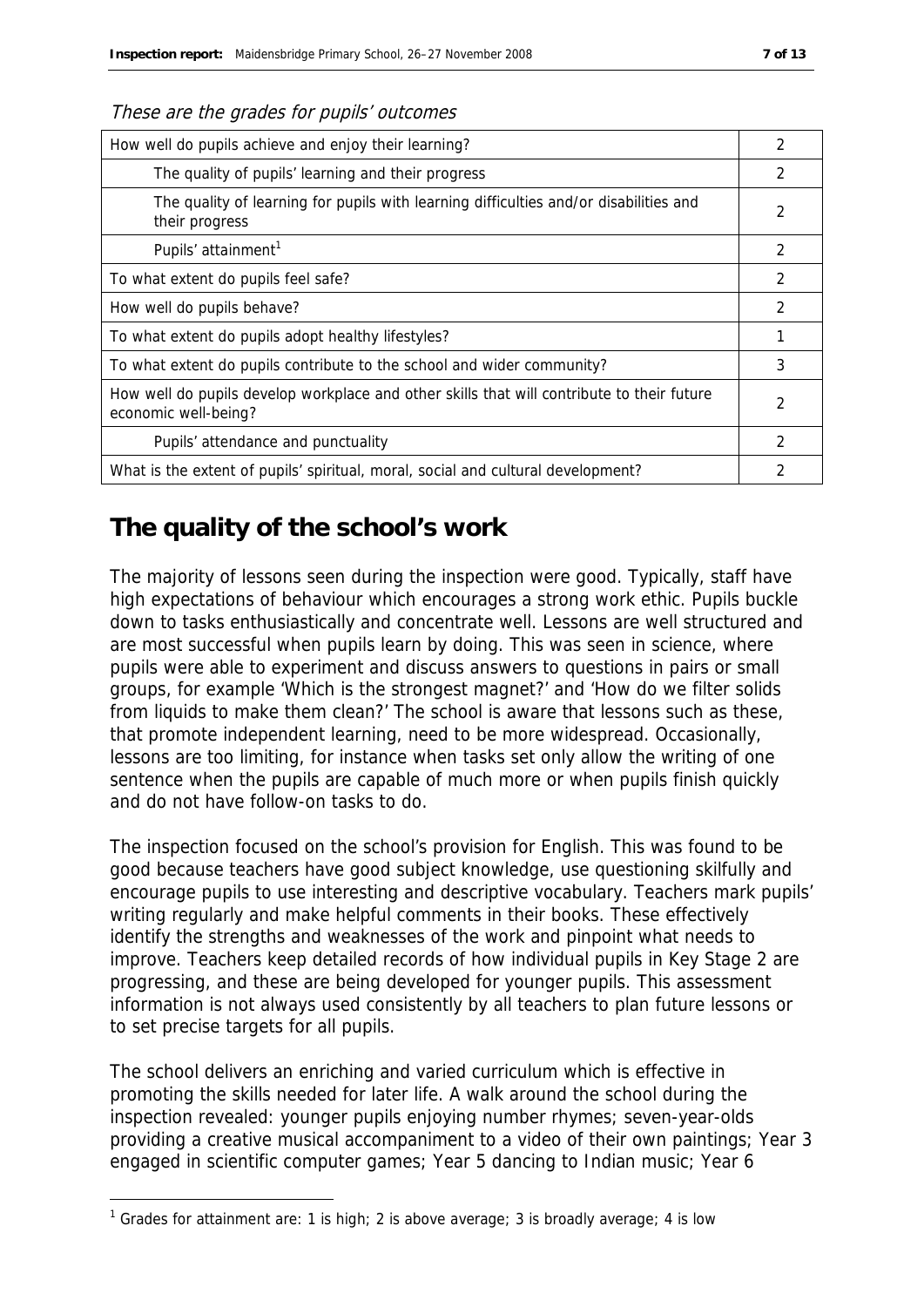evaluating models made from paper and tubes; and pupils in the corridor sorting packaging to recycle. Additionally, pupils said that they felt well prepared for secondary school through learning to speak German and their achievements in literacy and numeracy.

Pupils are well cared for and supported. A great strength of the school is the way in which those with learning difficulties are helped to build self-esteem and to progress well. This is due to the school's keenness to work closely with parents, carers and outside agencies, and to provide sensitive and targeted support when it is needed.

High quality teaching and purposeful learning 2 Effective assessment and academic guidance 2 and 2 An appropriate curriculum which meets pupils' needs, including, where relevant, provision An appropriate curriculum which meets pupils needs, including, where relevant, provision 2<br>through partnership with other organisations Support, guidance and care 200 and 200 and 200 and 200 and 200 and 200 and 200 and 200 and 200 and 200 and 200 and 200 and 200 and 200 and 200 and 200 and 200 and 200 and 200 and 200 and 200 and 200 and 200 and 200 and 200

#### These are the grades for the quality of provision

### **How effective are leadership and management?**

There is a concerted drive from the headteacher, staff, parents and governors to move the school forward. Since the last inspection, there has been good investment in systems to enable the headteacher and assessment coordinator to track pupil progress effectively. This information is shared with parents and pupils and is used to target support, resulting in better standards. Careful management of the school budget has enabled the school to enhance staffing so that the needs of older pupils in mathematics are met effectively through ability group teaching.

The school takes parents' views seriously. Consequently, school meals and extracurricular activities have also improved. Parents reported that school lunches now offer vegetarian, salad and fruit options and that the number and variety of school clubs on offer have increased. The staff are also very positive about the school and feel extremely valued in their roles. Comments on the questionnaires noted that good leadership helps them know what is expected. The headteacher is reviewing the management responsibilities of the staff in order to share the load of monitoring and evaluating the school's work.

Discussion with governors showed that they visit the school regularly and that the headteacher keeps them well informed of school developments. They take the pupils' welfare seriously and, at the time of the inspection, all statutory safeguarding requirements were in place. They have an accurate understanding of the school's strengths and weaknesses but do not yet formally evaluate the policies for which they are responsible. They have worked with the headteacher to improve multicultural education and are now ready to put in place a strategy to promote community cohesion.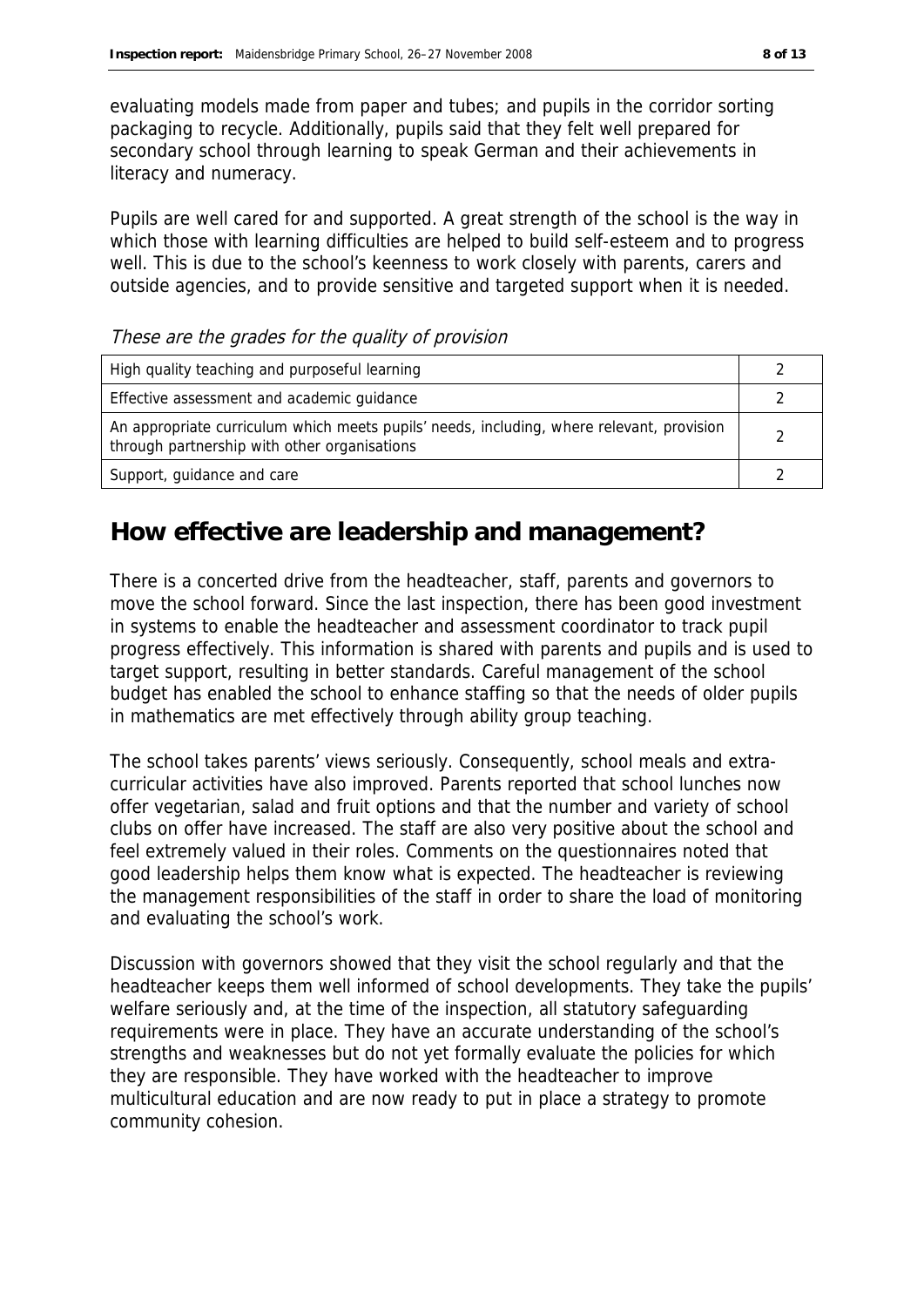| Monitoring, evaluating and planning for improvement to outcomes for pupils                                                                                       |   |
|------------------------------------------------------------------------------------------------------------------------------------------------------------------|---|
| Promoting equality of opportunity and tackling discrimination                                                                                                    |   |
| Ensuring that safeguarding procedures are effective                                                                                                              |   |
| Ensuring that the governing body provides effective challenge and support so that<br>weaknesses are tackled decisively and statutory responsibilities are met    | 3 |
| Promoting the school's relationship with parents and carers, including their involvement in<br>decision-making about matters relating to learning and well-being |   |
| Developing partnerships with other providers, organisations and services                                                                                         | 2 |
| Ensuring the school contributes to community cohesion                                                                                                            | 3 |
| Deploying resources to achieve value for money                                                                                                                   |   |

These are the grades for leadership and management

# **Early Years Foundation Stage**

Children get off to a competent start in the Reception class. Experienced leadership of the EYFS ensures that the children are well cared for so that they settle quickly. Children achieve particularly well in personal and social development. They learn how to share and take turns and are encouraged to work cooperatively, for example when building a tall tower from large bricks and trying hard not to make it topple over.

Effective teaching outdoors helps the children to learn successfully. The environment is vibrant and interesting. Children work with sustained interest and effort as they play number games using the playground markings. They dress up in police hats and act out their own crime stories and play in the sand. Their physical development is enhanced by riding and steering bikes around a track.

Indoors, the work is more formal as children learn steadily to write their name, sing songs and listen to stories attentively. Plans are in hand to work with the local authority to extend the opportunities for creative play and provide an approach to the EYFS curriculum which balances child-initiated and adult-led activities.

| How effective is the provision in meeting the needs of children in the EYFS?*                |  |
|----------------------------------------------------------------------------------------------|--|
| How well do children in the EYFS achieve?                                                    |  |
| How good are the overall personal development and well-being of the children in<br>the EYFS? |  |
| How effectively are children in the EYFS helped to learn and develop?*                       |  |
| How effectively is the welfare of the children in the EYFS promoted?*                        |  |
| How effectively is the provision in the EYFS led and managed?*                               |  |

\* Common judgements made across all inspections of the EYFS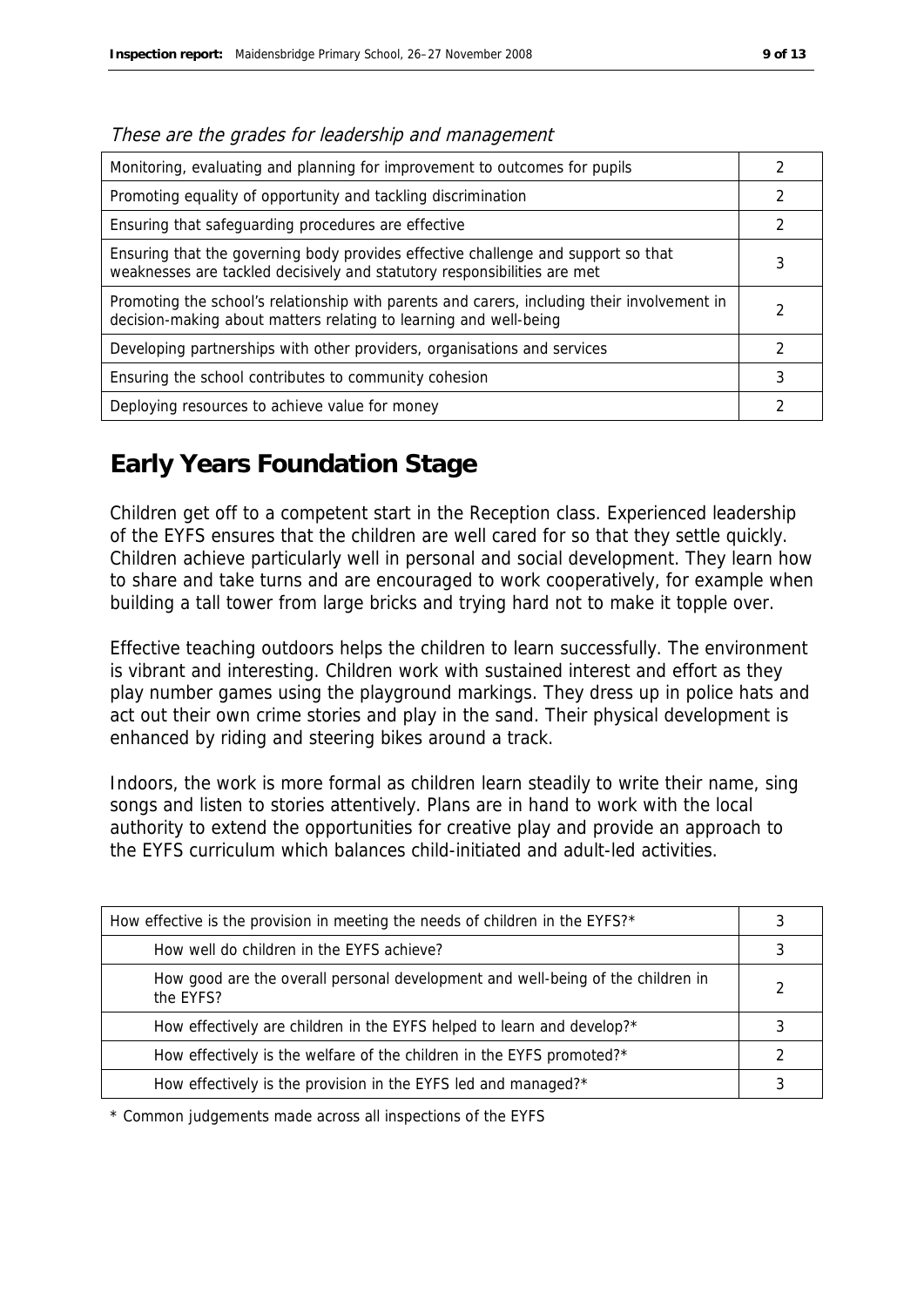### **Views of parents and carers**

About 50% of parents and carers responded to the Ofsted questionnaire. Responses show that there is a high level of satisfaction with the school. An overwhelming majority identify that their children are happy at school and enjoy attending. Families new to the school mentioned its welcoming approach. Most respondents think the school is well led and managed and note that good teaching helps their children learn successfully. Parents and carers are particularly appreciative of the before and after school club. A few questionnaires raised concerns but these were related to individual matters rather than whole-school issues.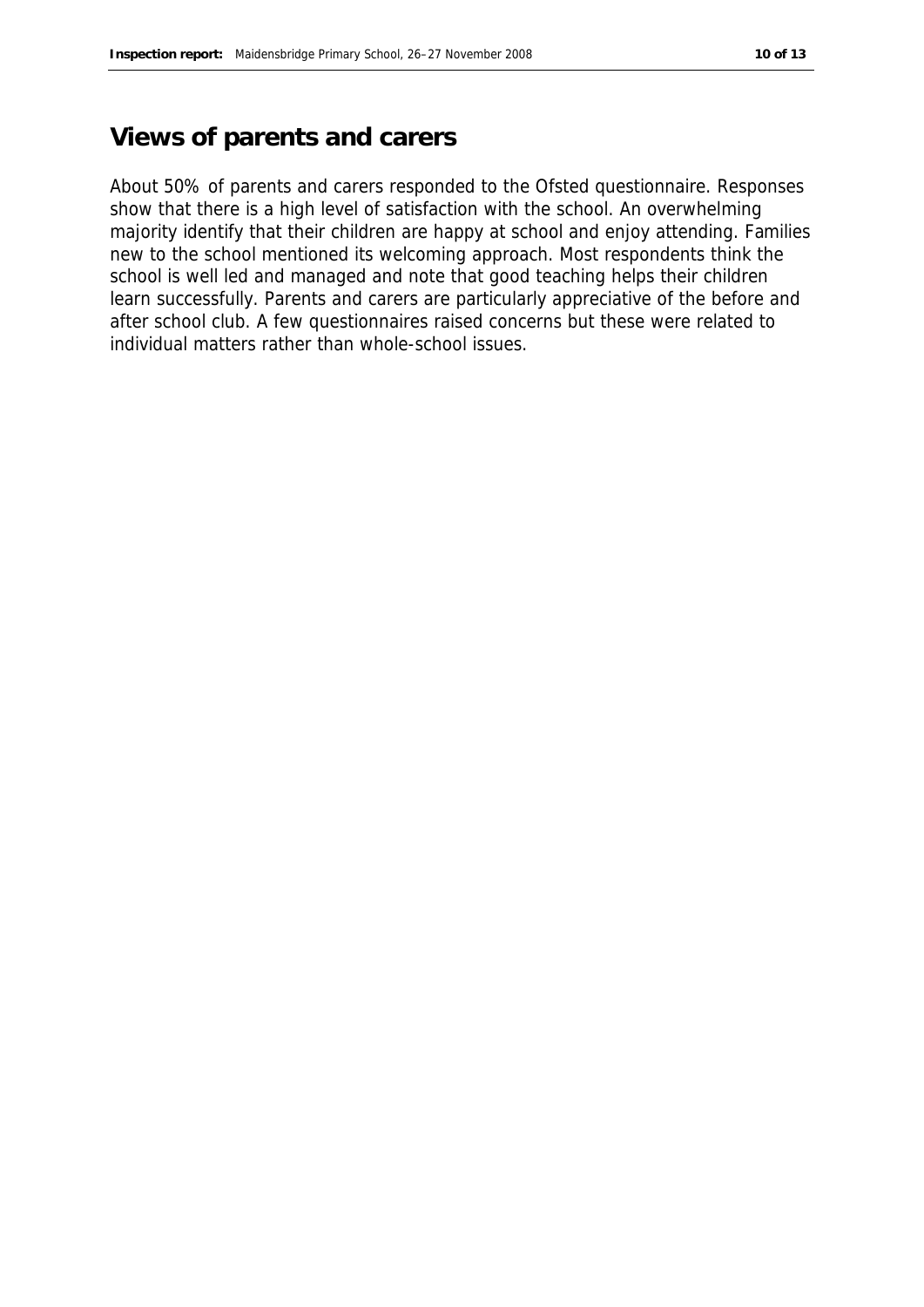# **What inspection judgements mean**

| Grade   | Judgement    | Description                                                                                                                                                                                                                                                                          |
|---------|--------------|--------------------------------------------------------------------------------------------------------------------------------------------------------------------------------------------------------------------------------------------------------------------------------------|
| Grade 1 | Outstanding  | These features are highly effective. An outstanding<br>school provides exceptionally well for all its pupils' needs.<br>In 2006-7, 14% of schools were judged to be<br>outstanding.                                                                                                  |
| Grade 2 | Good         | These are very positive features of a school. A school<br>that is good is serving its pupils well. In 2006-7, 46% of<br>schools were judged good.                                                                                                                                    |
| Grade 3 | Satisfactory | These features are of reasonable quality. A satisfactory<br>school is providing for its pupils suitably. In 2006-7, 34%<br>of schools were judged satisfactory.                                                                                                                      |
| Grade 4 | Inadequate   | These features are not of an acceptable standard. An<br>inadequate school needs to make significant<br>improvement in order to meet the needs of its pupils.<br>Ofsted inspectors will make further visits until it<br>improves. In 2006-7, 6% of schools were judged<br>inadequate. |

# **Common terminology used by inspectors**

| Attainment:                | the standard of the pupils' work shown by test and<br>examination results and in lessons.                                                                                                                                                                                            |
|----------------------------|--------------------------------------------------------------------------------------------------------------------------------------------------------------------------------------------------------------------------------------------------------------------------------------|
| Progress:                  | the rate at which pupils are learning in lessons and<br>over longer periods of time. It is often measured<br>by comparing the pupils' attainment at the end of a<br>key stage with their attainment when they started.                                                               |
| Achievement:               | an overall measure of the pupils' success in their<br>academic learning. The term combines attainment<br>and progress. Pupils might make good progress,<br>for example, but if their attainment remains low,<br>inspectors may judge that their achievement is<br>only satisfactory. |
| Capacity to improve:       | the proven ability of the school to continue<br>improving. Inspectors base this judgement on what<br>the school has accomplished so far and on the<br>quality of its systems to maintain improvement.                                                                                |
| Leadership and management: | the contribution of all the staff with responsibilities,<br>not just the headteacher, to identifying priorities,<br>directing and motivating staff and running the<br>school.                                                                                                        |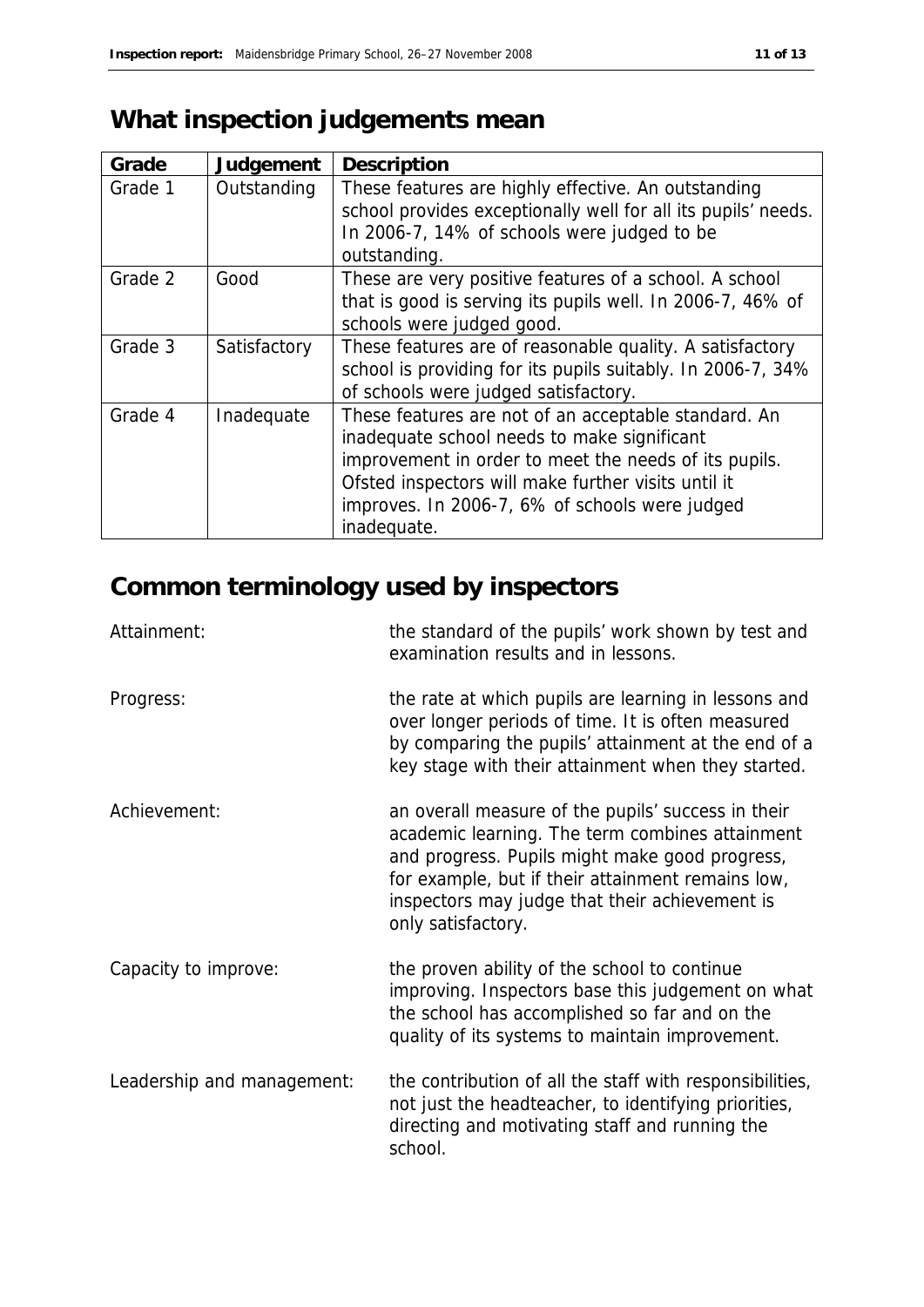

28 November 2008

Dear Pupils

**Inspection of Maidensbridge Primary School, Kingswinford, DY6 0HX**

Thank you for welcoming me to your school and being so friendly and helpful. I particularly want to thank the pupils who gave up their time to talk to me.

These are the best things about your school.

- You enjoy school, and do well in English, mathematics and science.
- You really know how to keep fit and healthy.
- You get on well with each other and your behaviour is good.
- Adults take good care of you so that you feel happy and safe in school.
- **Lessons are usually good.**
- $\blacksquare$  There are lots of after school activities.
- The headteacher, staff and governors are very keen to help your school get even better.

What I have asked your school to do now.

- Make lessons even more interesting.
- $\blacksquare$  Teach you about the way other people live, especially those from different cultures.
- Involve more adults in checking how well the school helps you improve.

You are very lucky that you go to such a good school where everyone gets on very well. I hope that you will do your best to make it even better.

Yours sincerely

Anne Pitt Her Majesty's Inspector